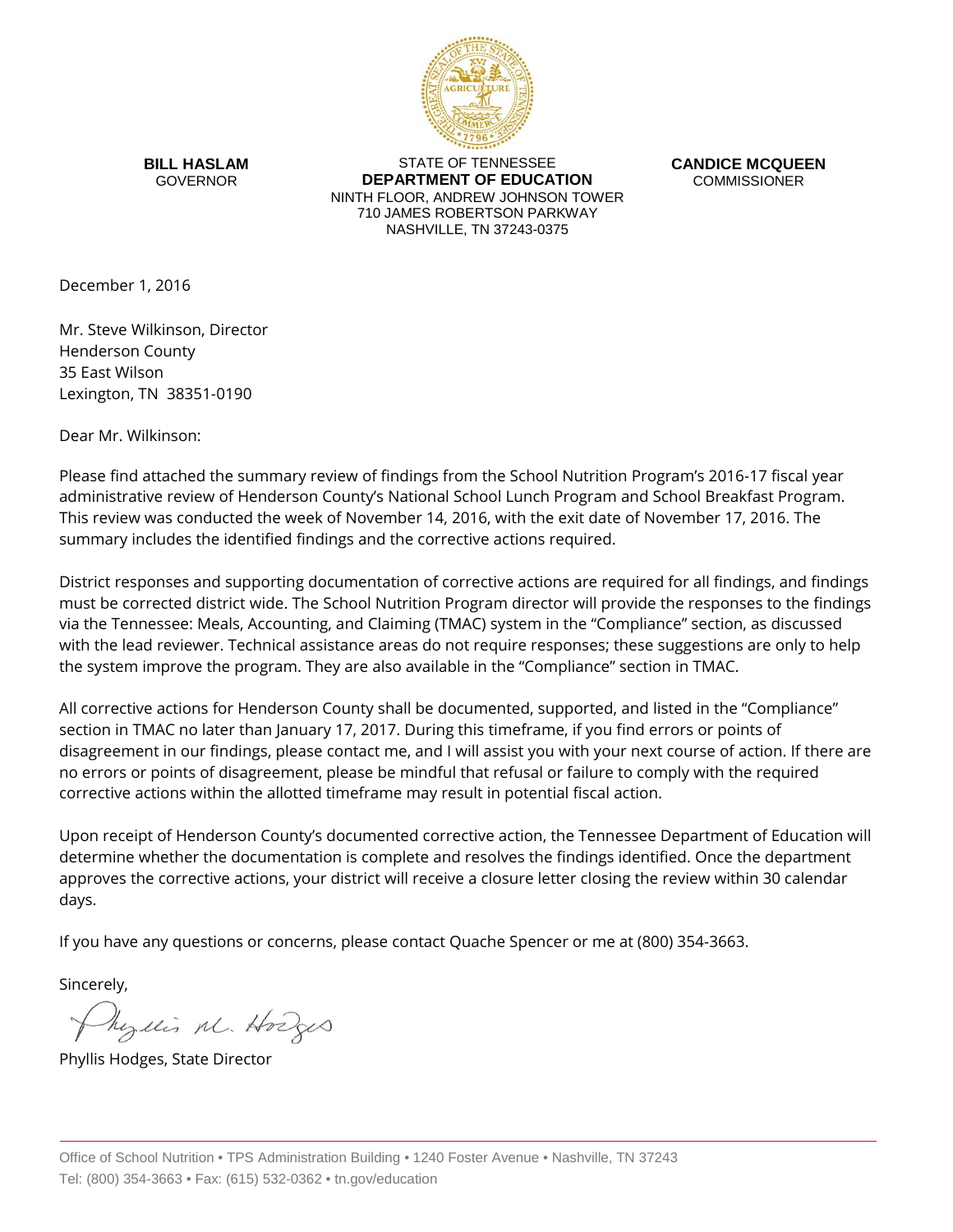

### **Henderson County (390)**

**Review ID: 582**

### **Exit Conference Date: 11/17/2016**

Review Year: 2017

Month of Review: October

Lead Reviewer: Betty Turnbow

|  | Area | <b>Findings ID</b> | <b>Finding Description</b> | <b>Required Corrective Action</b> |
|--|------|--------------------|----------------------------|-----------------------------------|
|--|------|--------------------|----------------------------|-----------------------------------|

## **SFA - Level Findings**

| $100 -$<br>Certification<br>and Benefit<br><b>Issuance</b> | $V-0100$       | Four applications were<br>incorrectly approved. The<br>applications were corrected<br>and notification of adverse<br>action was sent to the<br>household on 11/16/16. | The correction was made to the applications<br>and notice of adverse action was mailed to<br>the household. Change the benefit issuance<br>document to reflect the change in benefit<br>status 10 calendar days after the notice was<br>sent.<br>Upload a copy of the plan for improving<br>accuracy for application approval. |
|------------------------------------------------------------|----------------|-----------------------------------------------------------------------------------------------------------------------------------------------------------------------|--------------------------------------------------------------------------------------------------------------------------------------------------------------------------------------------------------------------------------------------------------------------------------------------------------------------------------|
| Resource<br>Management<br>Comprehensive<br>Review          | <b>V-RMCRF</b> | The adult price for breakfast<br>was \$2.00 and the calculated<br>required price is \$2.36.                                                                           | Implement a plan to increase the adult meal<br>charge for breakfast to equal or exceed<br>\$2.36.<br>Upload a plan for the amount and time that<br>the increase will occur.                                                                                                                                                    |

## **Site - Level Findings: Bargerton Elementary (0005)**

| 1400 - Food<br>Safety | $V-1400$ | juice and lettuce were not<br>recorded.          | Holding temperatures for milk, Record holding temperatures of lettuce, milk,<br>and juice.                     |
|-----------------------|----------|--------------------------------------------------|----------------------------------------------------------------------------------------------------------------|
|                       |          | Digital thermometers could<br>not be calibrated. | Purchase thermometers that may be<br>calibrated. Train staff on the procedures for<br>thermometer calibration. |
|                       |          | The Food Safety Manual was<br>not up to date.    | Update the Food Safety Manual and<br>customize for the school.                                                 |

# **Site - Level Findings: Lexington High School (0015)**

| 1100 - Smart | $V-1100$ | Ala carte snacks sold by the | Notify the Director of Schools that snacks                                 |
|--------------|----------|------------------------------|----------------------------------------------------------------------------|
| Snacks in    |          | LEA to students during the   | were observed in the vending machines on                                   |
| School       |          |                              | school day were not compliant. campus that were non-compliant. Provide the |